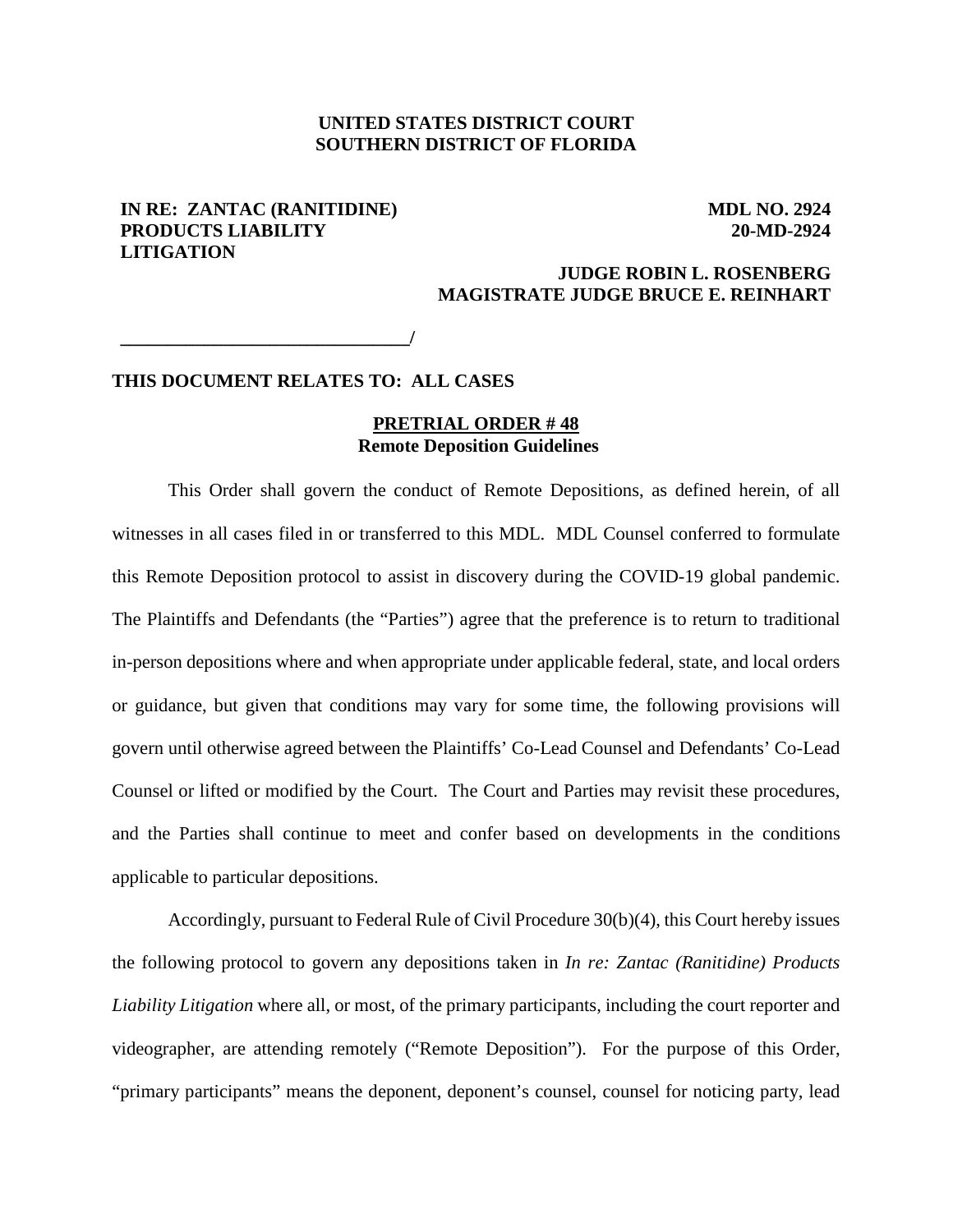MDL counsel (or designee), opposing counsel for noticing party, counsel for party affiliated with deponent (if different than deponent's counsel), the court reporter, the videographer, and translator for the witness (if required). The unique circumstances that have led to this Order are evolving, and the Court may revisit this issue periodically and make any necessary adjustments.

This Order applies solely to the procedures for conducting Remote Depositions. The Court may, at a future time, enter an Order that establishes more general deposition guidelines.<sup>[1](#page-1-0)</sup>

1. Subject to all of the conditions below, depositions for cases filed in *In re: Zantac (Ranitidine) Products Liability Litigation*, Case No. 20-md-2924, may be noticed to take place remotely via video or internet video conference technology. A deposition that is noticed to take place remotely without advance agreement that the witness is able to proceed remotely shall be deemed void and unenforceable *ab initio*, and no motion shall be necessary to quash such a notice. Any disagreements regarding the availability of the witness shall be resolved by the Court.

2. The protocols in this Order shall apply to depositions of fact witnesses. This Order shall not apply to expert depositions.

3. Remote Depositions shall be recorded by stenographic means consistent with the requirements of Federal Rule of Civil Procedure 30(b)(3), but, given the COVID-19 pandemic, the court reporter may not be physically present with the deponent. The Parties agree not to challenge the validity of any oath administered by the court reporter, even if the court reporter is not a notary public in the state where the deponent is located at the time of the deposition.

l

<span id="page-1-0"></span> $1$  In the proposed version of this Order that the parties submitted to the Court for approval, the parties included language referencing a forthcoming Order that would establish general deposition guidelines. To date, the Court has not received the parties' proposal for that Order. The Court encourages the parties to continue to work together to come to an agreement on and submit proposed deposition guidelines as soon as practicable, as the guidelines will be an important procedural tool for managing discovery in this MDL. *See* Manual for Complex Litigation § 11.45 (4th ed. 2004); Bolch Jud. Inst., Duke Law Sch., Guidelines and Best Practices for Large and Mass-Tort MDLs 8-9 (2d ed. 2018).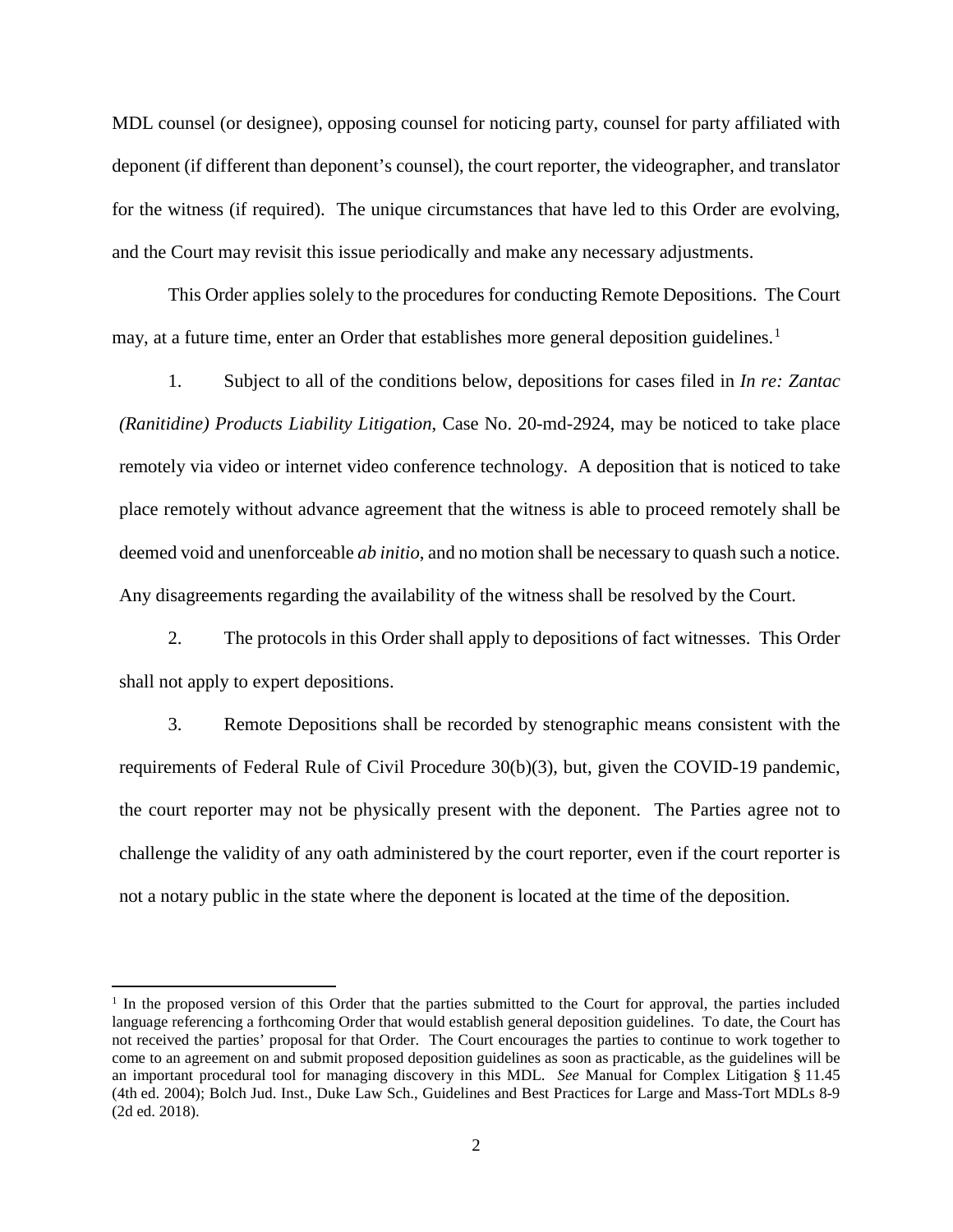4. The court reporter will stenographically record the testimony, and the court reporter's transcript shall constitute the official record. The videographer will simultaneously videotape the deposition and preserve the video recording. With the exception of the court reporter and videographer, the deposition may not otherwise be recorded electronically.

5. The court reporter may be given a copy of the video recording of the deposition and may review such video recording to improve the accuracy of any written transcript.

6. The Parties agree that the court reporter is an "Officer" as defined by Federal Rule of Civil Procedure  $28(a)(2)$  and shall be permitted to administer the oath to the witness via the videoconference.

7. The Party that noticed the deposition shall provide the court reporter with a copy of this Order at least 24 hours in advance of the deposition.

8. At the beginning of each deposition, consistent with Federal Rule of Civil Procedure 30(b)(5)(A), the videographer shall begin the deposition with an on-the-record statement that includes: (i) the officer's name and company affiliation; (ii) the date, time, and place of the deposition; (iii) the deponent's name; (iv) the officer's administration of the oath or affirmation to the deponent; (v) the examining attorney for the deposition; and (vi) a statement on the record that all persons attending the deposition will be identified in the final stenographic transcript.

9. At the beginning of each segment of the deposition, consistent with Federal Rule of Civil Procedure  $30(b)(5)(B)$ , the videographer shall begin that segment of the Remote Deposition by reciting: (i) the officer's name and business address; (ii) the date, time, and place of the deposition; and (iii) the deponent's name.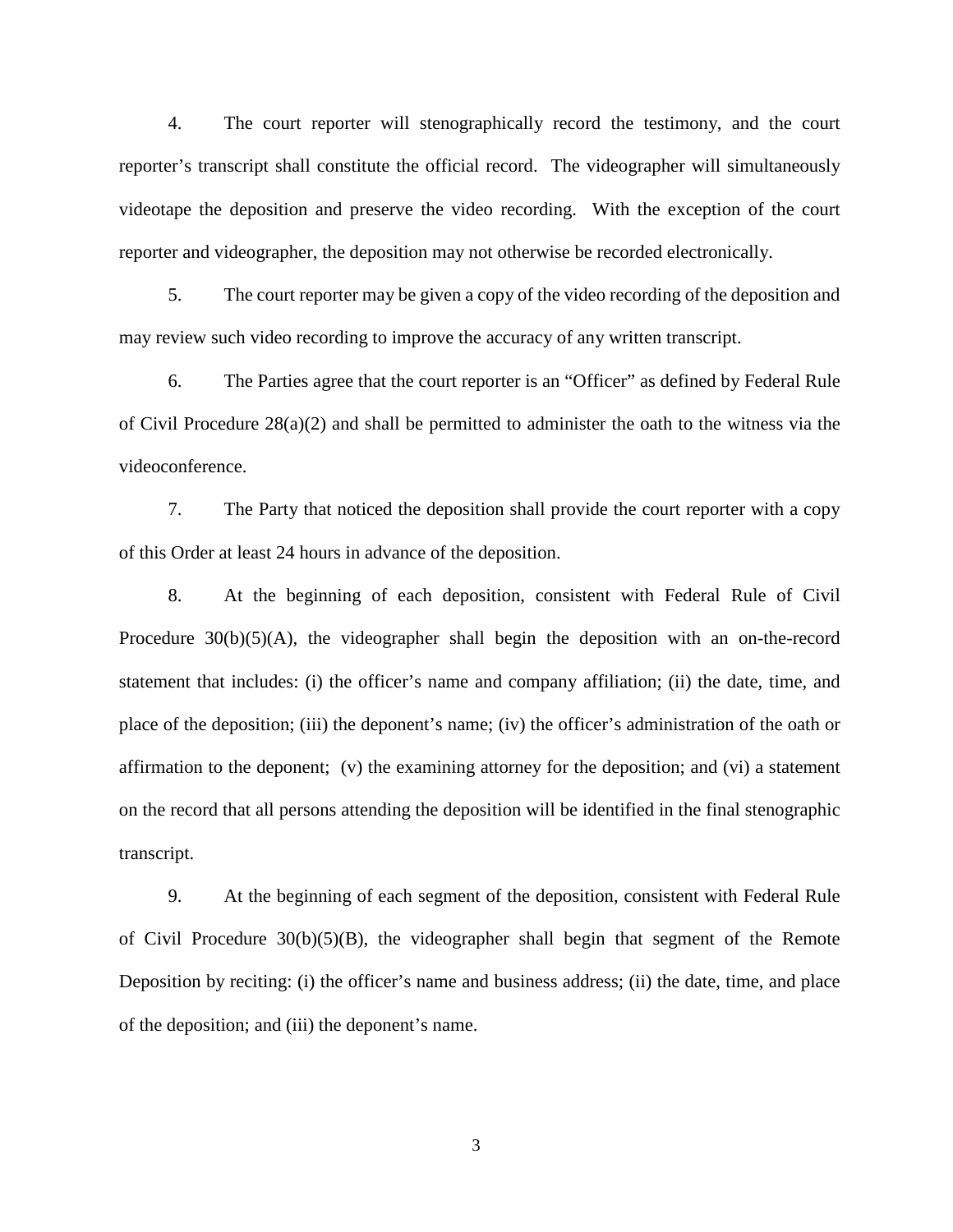10. All deposition notices must identify the company that will host and record the Remote Deposition (the "Remote Deposition Vendor") and contain a general description of how those attending may access the remote connection being utilized (*e.g.*, GoToMeeting, Zoom, WebEx). The party noticing the deposition shall make best efforts to provide the witness and all other Attendees with detailed instructions regarding how to participate in the Remote Deposition at least seven calendar days before the deposition. The Parties agree that the party noticing the Remote Deposition may select the service and platform for the remote deposition.

11. To host a Remote Deposition, a Remote Deposition Vendor must have implemented adequate security measures to ensure the confidentiality of the Remote Deposition (*e.g.*, video and audio feeds, exhibits). These security measures include using tools such as a "virtual waiting room" that allows the court reporter to admit only individuals authorized to attend the deposition and disabling the "record" feature in the Remote Deposition Technology for the witness and attending attorneys. In addition, to prevent confidential documents from being downloaded by witnesses, electronic exhibits may only be shared with the witness through the Remote Deposition Technology via a hyperlink to file sharing software (to be agreed upon in advance) with the download function disabled.

12. No later than 48 hours in advance of a deposition, the Parties shall provide names of all planned Participants and Attendees to the vendor retained to facilitate the deposition. Attendees other than Participants shall place their microphones on "mute" during the deposition except when needed to assert an objection. Attendees appearing remotely other than Participants shall also turn off their camera, such that they are not visible on screen to other Participants. Any individual that is physically present with the deponent during the deposition shall turn on their camera, such that they are always visible on screen to the other Participants. To the extent a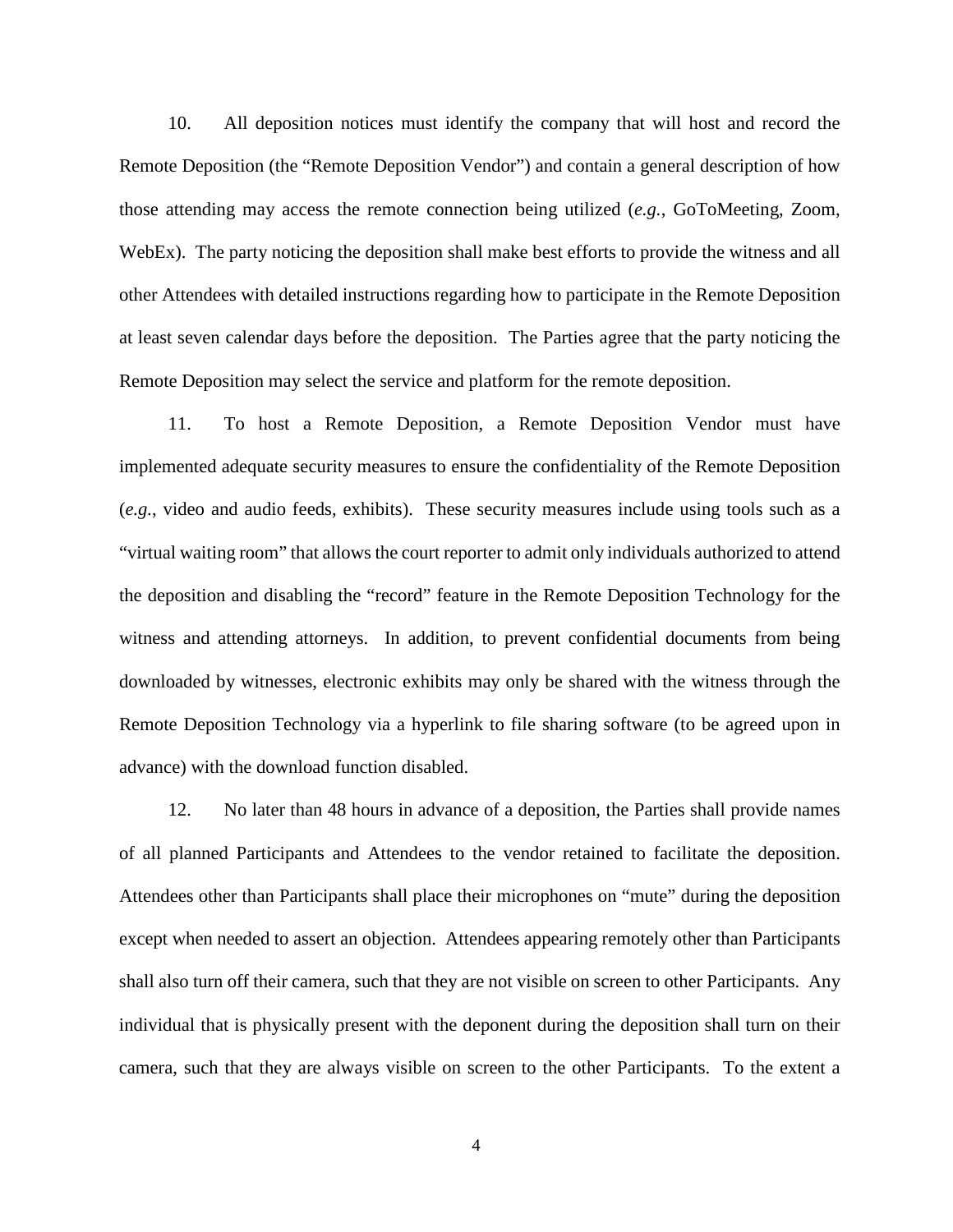party's designated Attendee is unable to attend the deposition for any reason within the final 24-hour period, that party may designate a new Attendee. Upon notice to all parties, that new Attendee may use the credentials and/or password provided to the original Attendee.

13. The noticing party and/or its vendor must ensure that only registered Participants and Attendees are sent a link to join the deposition; no link should be posted on a website or otherwise made publicly available. The vendor facilitating the deposition shall allow only authorized Attendees to access the deposition by using features such as a "waiting room." The vendor shall maintain a list of all Participants and Attendees.

14. The vendor shall provide a real-time transcript during the deposition that shall be available to all Participants and Named Attendees, upon request, via a feed that can be accessed through the same device on which the video feed is being viewed or via a second device.

15. The deponent must have sufficient internet connectivity and bandwidth to support a video deposition. Such capacity shall be sufficient to ensure that, when used with the deposition platform, there will be (a) high-quality video upload (from the deponent) and download (to other Participants), (b) no material time discrepancy between audio and video, and (c) consistent connectivity, with no material disruptions. The available internet connection must be a Broadband connection (cable or satellite) of at least 10Mbps or better.

16. At least 24 hours before the Remote Deposition is scheduled to start, defending counsel, the witness, and the Remote Deposition Vendor shall conduct tests of the system and equipment that will be used to conduct the Remote Deposition (the "Remote Deposition Technology"). If a witness noticed for a Remote Deposition does not have a webcam-equipped tablet, desktop, or laptop computer that can be used during the deposition, counsel who noticed the deposition shall provide the deponent with agreed-upon equipment containing the audio,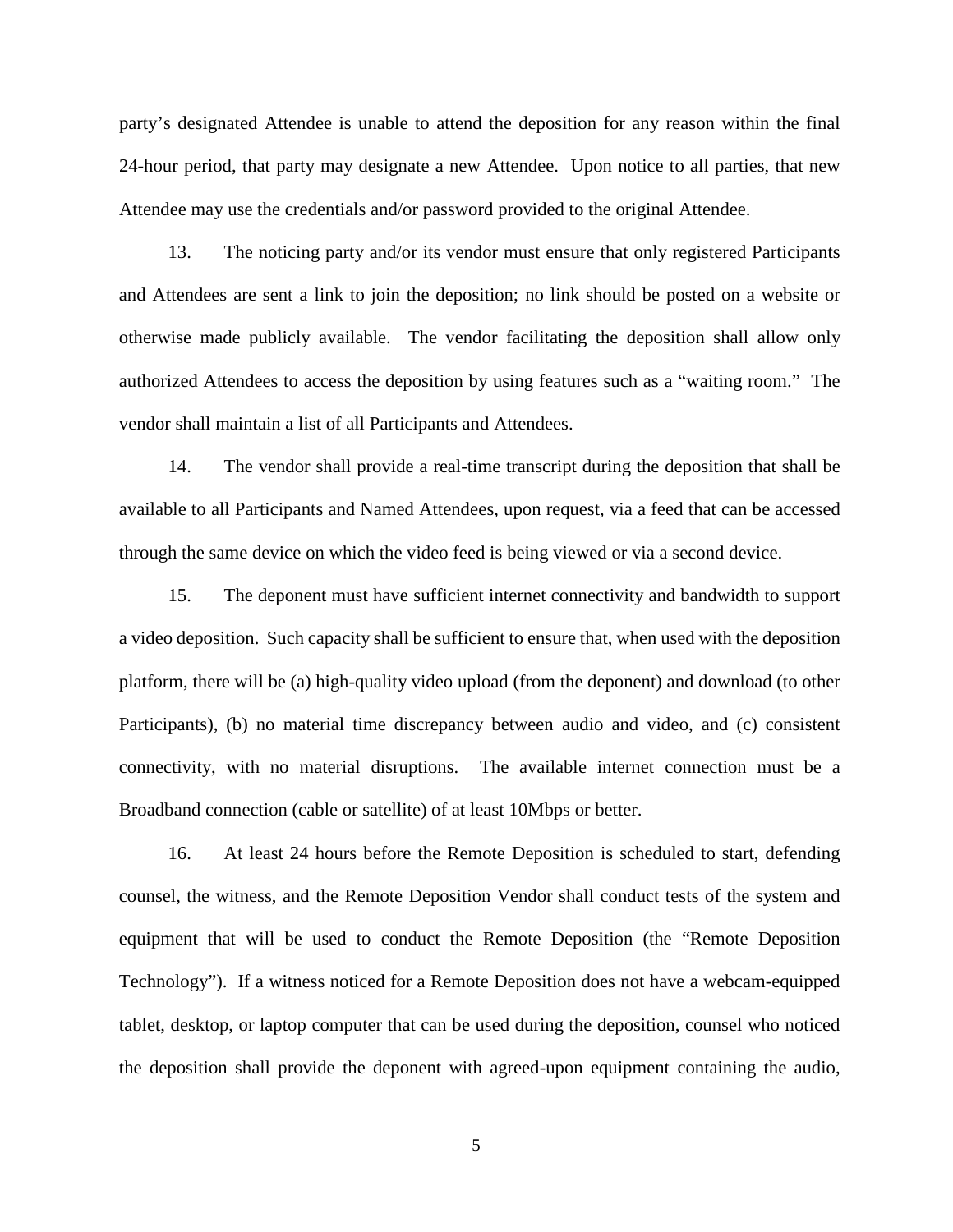webcam, and Wi-Fi connectivity needed to participate in the deposition. The witness must receive such equipment no later than 48 hours before the deposition.

17. All Remote Depositions shall be conducted during normal business hours within the witness's local time zone. Parties are expected to grant reasonable accommodations on scheduling and timing of depositions. The deposition shall be subject to any aggregate time limitations set forth in any future Order providing deposition guidelines.

18. At the time of the deposition, the witness, all attorneys, and all support staff shall advise the court reporter of his or her physical location.

19. The witness should endeavor to participate in the deposition from a quiet, well-lit, indoor location, while seated in front of a neutral background, and facing the camera being used to record the witness.

20. Other than the application required to conduct the deposition, the witness shall not have any other applications open or running on the electronic device being used for the deposition. To confirm that no prohibited applications are open or running on the witness's electronic device, the Remote Deposition Vendor shall permit the witness to share the screen of the witness's electronic device.

21. Only the witness's counsel and in-house counsel for the Party affiliated with the witness is/are permitted to be in the same location as the witness during a Remote Deposition, at the sole discretion of the witness.

22. If any counsel for the witness attends the deposition in person, all in attendance shall also log into the Remote Deposition Videoconference so that all Participants can see and hear the counsel for the witness or otherwise maintain a camera view showing both the witness and counsel (or any other persons assisting in the deposition, such as a paralegal or legal assistant).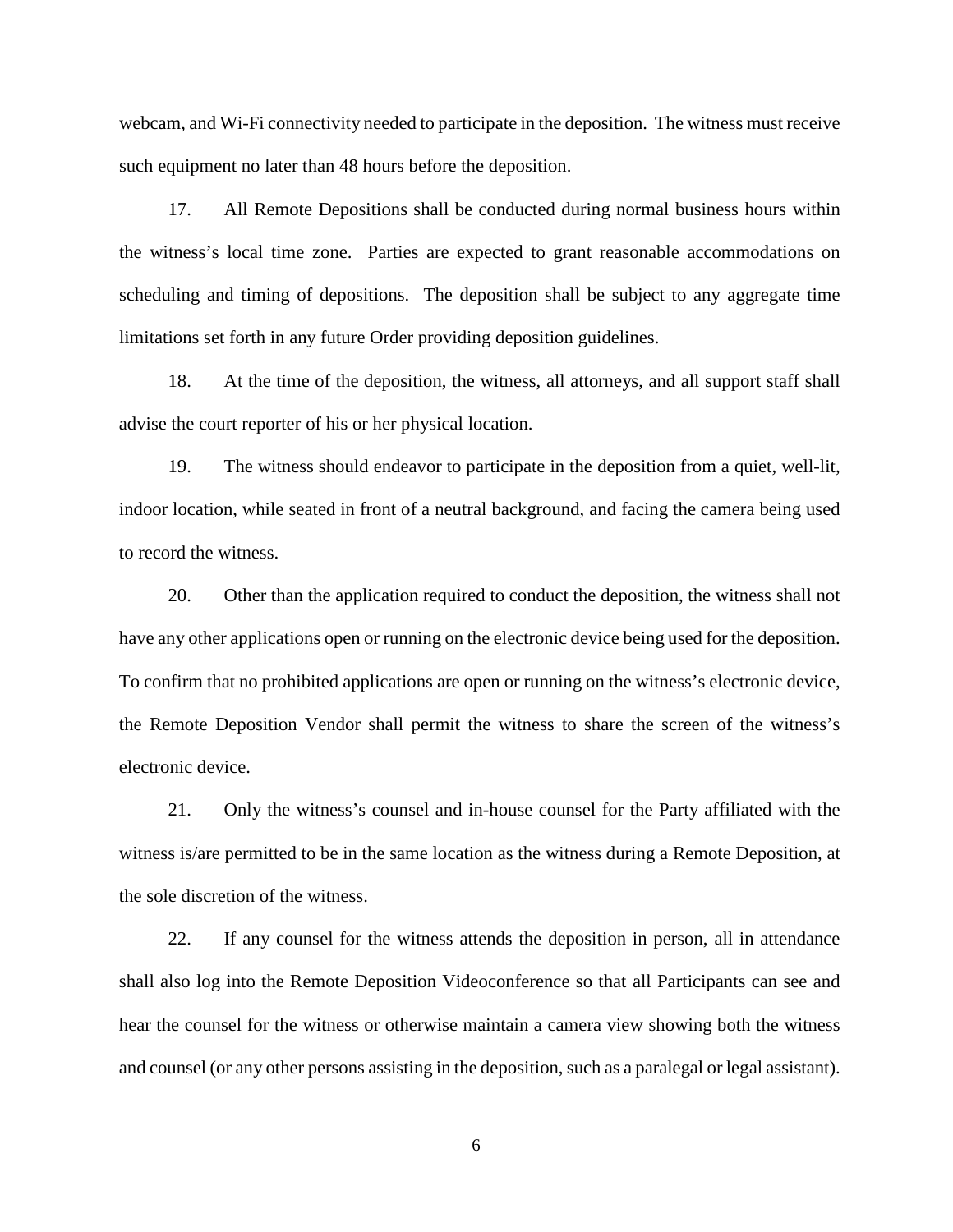Both counsel and the witness shall also comply with any government law, regulation, or guidance regarding public health and safety during the COVID-19 pandemic.

23. To avoid any potential disruptions of a Remote Deposition, those attending shall enable "do not disturb" settings for applications not in use, including but not limited to Skype, instant messaging, and/or e-mail notifications. The Court recognizes that the microphones for certain Attendees (such as the witness, the court reporter, the attorney taking the deposition, and the attorney defending the deposition) must remain on when the deposition is on the record. Other Attendees should mute microphones when not speaking. The participating attorneys must be visible to all other Participants during the deposition.

24. A videographer employed by the Remote Deposition Vendor will record the witness's deposition testimony by the best technological means available, including remote video capture/recording. The video recording of the deposition may only be suspended during the deposition upon stipulation by counsel conducting and defending the deposition. With the exception of the videographer and the court reporter, the deposition may not otherwise be recorded electronically without the consent of the Parties. The fact that a deposition was noticed to take place remotely and was recorded remotely shall not, by itself, be a sufficient basis for preventing the Remote Deposition from being admitted at trial with the same effect as a deposition video that was recorded in-person.

25. At least seven days in advance of any Remote Deposition, counsel for the witness shall inform counsel taking the deposition whether he or she will be attending in person or attending remotely and inform counsel taking the deposition of all who plan to attend the deposition in person.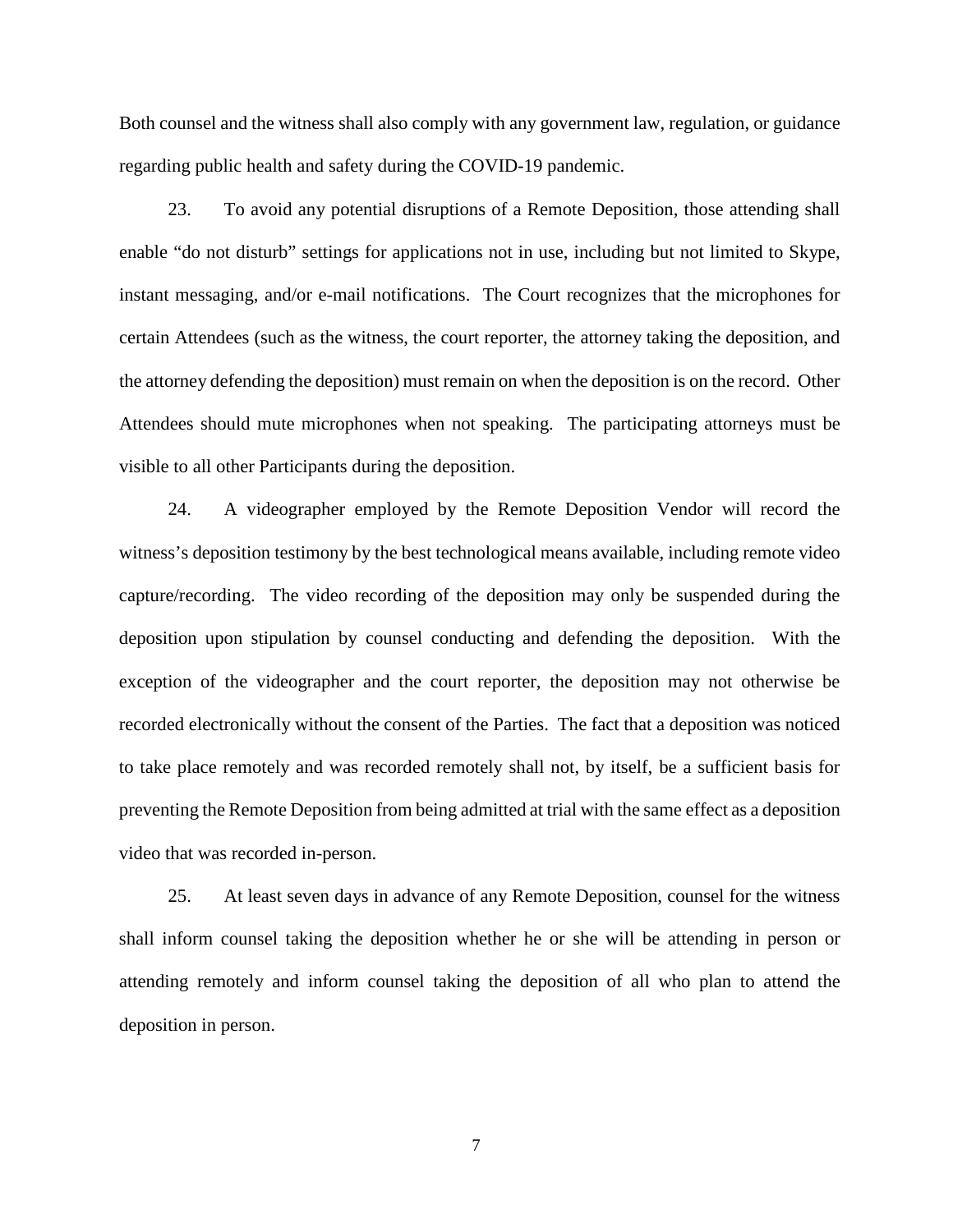26. For any deposition exhibit that exceeds 100 pages, counsel taking the deposition shall provide a hard copy for (i) the witness, and (ii) the witness's attorney (only if that attorney is attending in person). If a witness has individual circumstances relating to the use of electronic or hard copies of exhibits, the Parties shall confer on a reasonable accommodation for the witness. If the witness's attorney is attending remotely, that attorney will be provided with electronic copies of the exhibits which are identical to the hard copy and electronic exhibits provided to the witness. All exhibits less than 100 pages shall be provided to the witness and counsel electronically, as described herein. If defending counsel will be attending remotely, hard copies of exhibits will be shipped in boxes to the witness's location so as to arrive at least one (1) day prior to the deposition. If defending counsel will be attending in person, both sets of hard copy exhibits will be shipped to a location identified by the defending attorney so as to arrive at least one (1) day prior to the deposition. Within the box each exhibit may be sealed in its own envelope. Neither the box nor an envelope may be opened by the witness or attorney until instructed to by the examining attorney and both the box and envelopes will be opened on camera. This provision shall not preclude the examining attorney from utilizing electronic versions of unanticipated exhibits where reasonably necessary. Following the deposition, it shall be the defending attorney's responsibility to ensure that any hard copy documents sent to the witness are destroyed in accordance with the Confidentiality Order (Pretrial Order # 26).

27. A witness may be required to use a keyboard, mouse, or other similar means to open and/or advance the pages of an exhibit. The fact that a witness was provided with an electronic copy of an exhibit will be an insufficient basis to object to the admissibility of that exhibit at trial. During the deposition, the Remote Deposition Technology must allow counsel to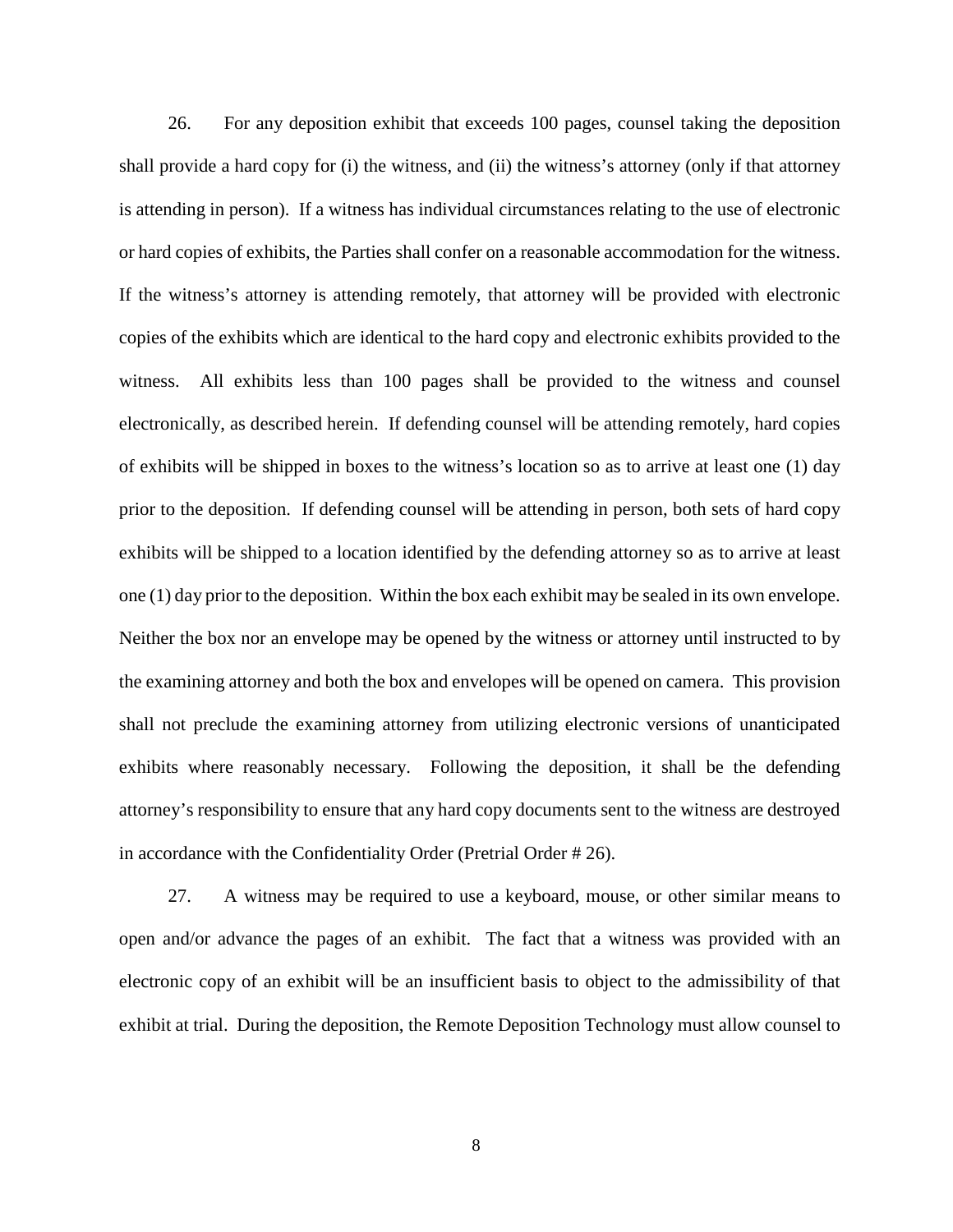display and annotate exhibits for the witness, add and remove exhibits, and change the order in which the exhibits are presented to the witness.

28. If an unusual circumstance arises where counsel conducting the witness examination could not have anticipated using an exhibit and therefore could not provide a hard copy of the exhibit in advance of the deposition, that counsel may present the exhibit electronically using a shared screen. An exhibit provided only electronically in this manner must be made available to the deponent to review in its entirety, the witness must be afforded the independent ability to review the exhibit in its entirety, and the witness must be afforded the independent ability to control manipulation of the document (scrolling, etc.) to facilitate that review. Full electronic copies of the exhibit must be transmitted to all Participants, and received by them, before questioning begins on the exhibit. The attorney using the exhibit will be responsible for providing the marked original to the court reporter.

29. Following completion of the deposition, the deponent will secure the exhibits that were used in the deposition in an envelope or box immediately following the deposition and will not alter any exhibit (mark up, remove pages, etc.) after the conclusion of the deposition. Participants shall store the exhibits in a secure location that protects confidentiality. Counsel for the deponent—or, in the case of an unrepresented deponent, noticing counsel—shall arrange for the delivery of the official set of exhibits from the deponent to the court reporter. To preserve confidentiality, unused exhibits in the possession of the deponent shall be returned or destroyed as the noticing party directs.

30. If privileged information is disclosed during the deposition due to a technical disruption, or to the extent any privileged conversation between a deponent and the deponent's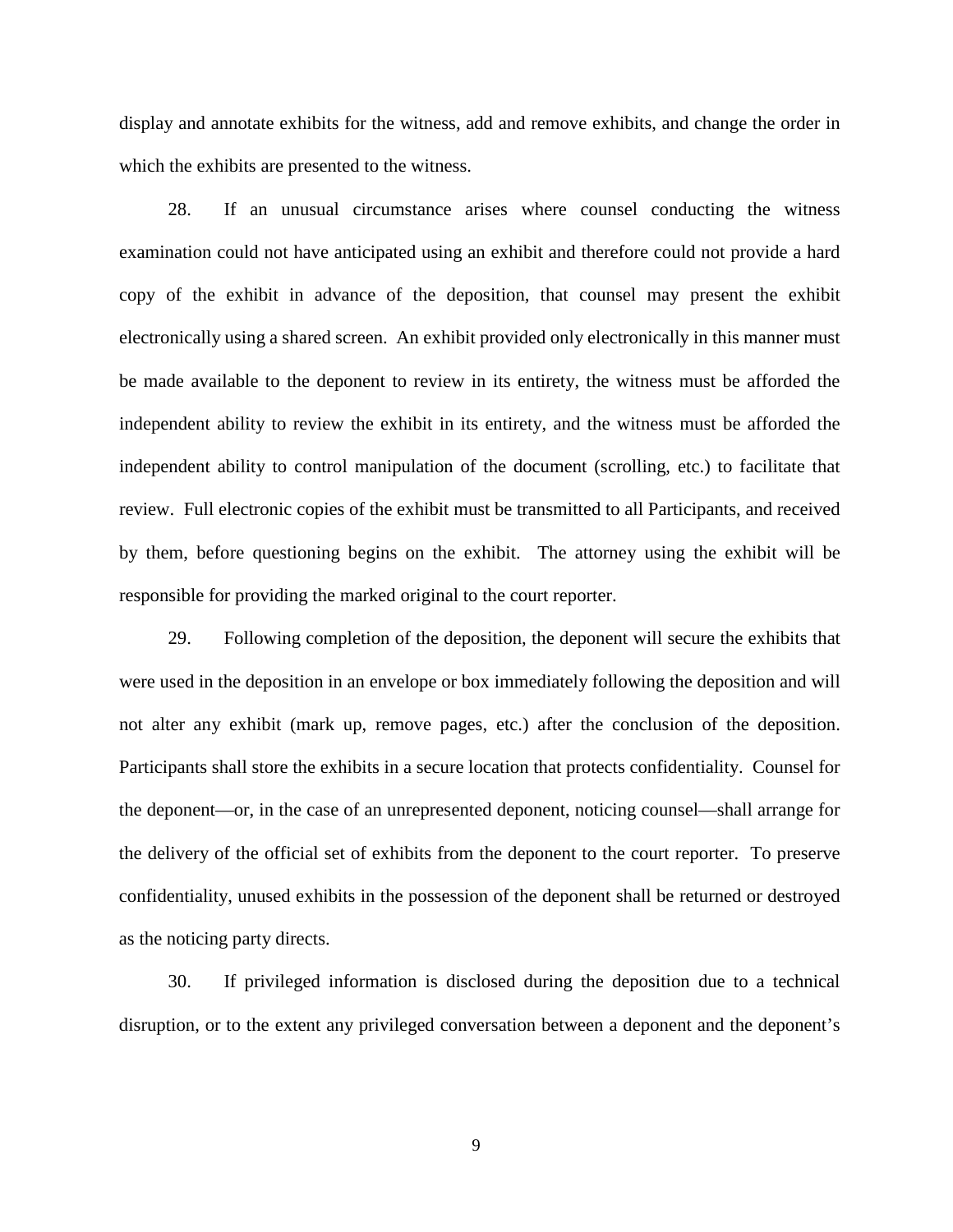counsel is captured by a video conferencing or other recording device, such disclosure shall not be deemed a waiver of privilege.

31. During the deposition examination, no person attending the deposition shall be permitted to communicate with the witness by any means not recorded in the same manner as the deposition itself (*e.g.*, no notes, text, or email exchanges with the witness). In the event counsel intends to initiate a private communication with any deponent for the purpose of determining whether a privilege should be asserted, counsel shall state his or her intention on the record before initiating such communication. However, during deposition breaks, the witness's counsel may communicate with the witness, including telephonically, by other electronic means, or directly if he or she is present with the witness, consistent with Federal Rule of Civil Procedure  $30(c)(l)$ .

32. Provided the court reporter provides a breakout room option, during breaks in the deposition, the Parties may use the breakout room feature provided by the videoconferencing platform, which simulates a live breakout room through videoconference. Conversations in the breakout rooms shall not be recorded. The breakout rooms shall be established by the court reporter prior to the deposition and controlled by the court reporter. If an Attendee has entered or has been inadvertently placed in the breakout room of another party or Participant Attendee, the misplaced attendee shall identify himself or herself and leave the breakout room. The presence of the misplaced attendee shall not result in the waiver of attorney-client privilege.

33. Technical difficulties, including but not limited to pauses, lags, and/or interruptions in Internet connection, shall be addressed as they would be in any in-person deposition. The parties shall go off the record and attempt to resolve the issue. Technical difficulties shall not result in waiver of objections by any party. If any pauses, lags, and/or disruptions are persistent or prolonged, the Parties should consider rescheduling the Remote Deposition for a later date.